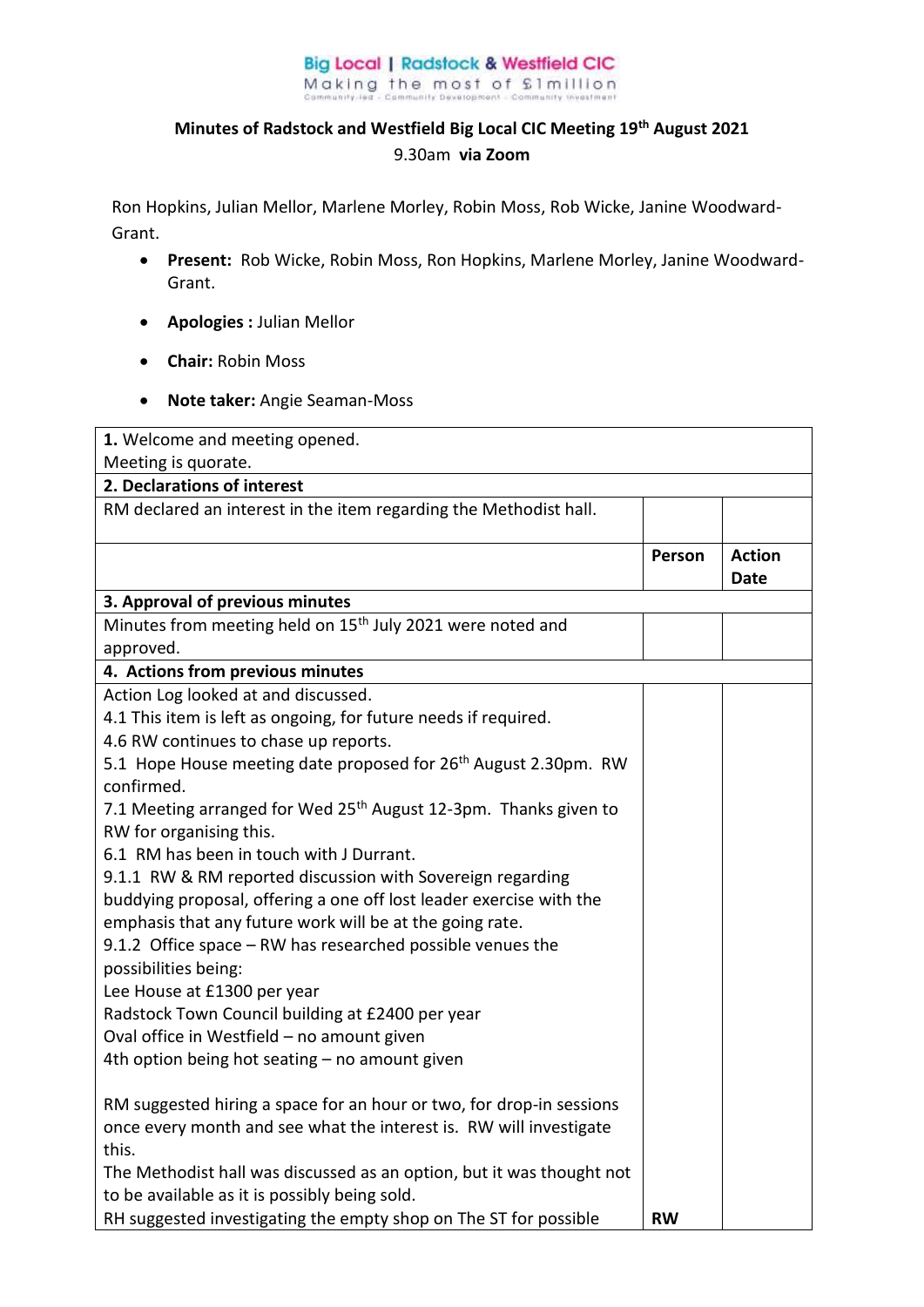## **Big Local | Radstock & Westfield CIC**

Making the most of £1million

| investment/use. RW will investigate.                                                      |  |
|-------------------------------------------------------------------------------------------|--|
| 5. Finances                                                                               |  |
| Finances noted and agreed.                                                                |  |
| RM asked about the relationship with Local Trust re; finances and                         |  |
| communication now. JWG responded that there has been no need to                           |  |
| contact them since the last meeting.                                                      |  |
| Reporting of Debit Card spends discussed.                                                 |  |
| Thanks given to JWG and RW for their work and report.                                     |  |
| 6. Projects                                                                               |  |
| <b>School Capital fund.</b>                                                               |  |
| All schools have now made applications and these were agreed by the                       |  |
| board via email on the following dates.                                                   |  |
| 4 <sup>th</sup> August: Westfield and St. Mary's schools.                                 |  |
| 9 <sup>th</sup> August: St. Nicholas* and Welton schools.                                 |  |
| *St Nicholas grant is subject to a full quote and the remainder of the                    |  |
| match funding being in place before money is released.                                    |  |
|                                                                                           |  |
| NB-all applications are subject to the normal conditions of approval                      |  |
| from Big Local.                                                                           |  |
| 7. Plan 3                                                                                 |  |
| A new date of Wednesday 25 <sup>th</sup> August 12-3pm has been organised at              |  |
| Whistey Hall.                                                                             |  |
| A possible hybrid meeting was discussed, but RW outlined the                              |  |
| technical challenges of this, therefore it will note be a hybrid meeting.                 |  |
| JWG commented that the carers centre are going to hybrid meetings                         |  |
| and she will feed back to Big Local on their progress and any                             |  |
| challenges.                                                                               |  |
|                                                                                           |  |
| RW outlined what equipment he needs for the partnership meeting.                          |  |
| Flip chart and frame - possibly source from Westfield Parish<br>office.                   |  |
| Food - will purchase using the debit card.                                                |  |
|                                                                                           |  |
| Whisty Hall fee - they require payment upfront.                                           |  |
| 8. Hope House                                                                             |  |
| RM, RH and RW are meeting AH and SC from Hope House on 26 <sup>th</sup>                   |  |
| August at 2.30pm                                                                          |  |
| 9.AOB                                                                                     |  |
| Local Trust events and workshops can be found on                                          |  |
| https://localtrust.org.uk/big-local/events/<br>highlighted and noted.                     |  |
|                                                                                           |  |
| 29 <sup>th</sup> & 30 <sup>th</sup> October - Annual conference in Nottingham -           |  |
| RM & RW expressed an interest in attending.                                               |  |
|                                                                                           |  |
| Our Bigger Story – meeting planned for 24 <sup>th</sup> and 25 <sup>th</sup> September in |  |
| Birmingham, titled 'Creating Positive and Lasting Change'.                                |  |
|                                                                                           |  |
| RM - RH & RM will meet Radstock Town Council on Tuesday 24 <sup>th</sup> Aug.             |  |
| RW- Becky from the Journal will attend the Partnership meeting and a                      |  |
| further meeting will be organised.                                                        |  |